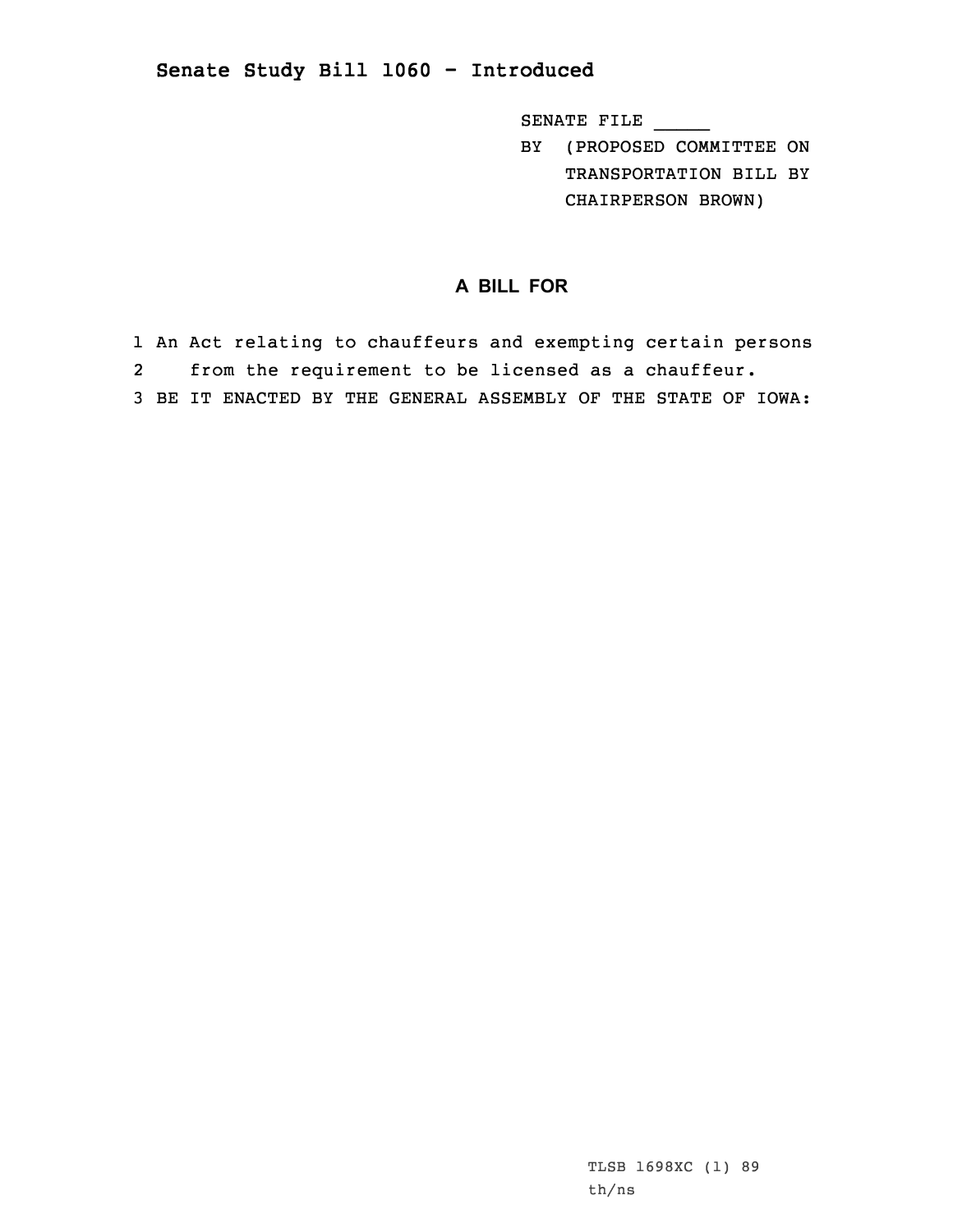1 Section 1. Section 321.1, subsection 8, unnumbered paragraph 1, Code 2021, is amended to read as follows: *"Chauffeur"* means <sup>a</sup> person who operates <sup>a</sup> motor vehicle, including <sup>a</sup> school bus, in the transportation of persons for 5 wages, compensation, or hire, or a person who operates a truck tractor, road tractor, or <sup>a</sup> motor truck which has <sup>a</sup> gross vehicle weight rating exceeding sixteen thousand pounds. Sec. 2. Section 321.1, subsection 8, paragraph b, Code 2021, is amended by striking the paragraph and inserting in lieu thereof the following: 11 *b.* <sup>A</sup> fire fighter is not <sup>a</sup> chauffeur when operating <sup>a</sup> fire apparatus. Sec. 3. Section 321.1, subsection 8, Code 2021, is amended by adding the following new paragraph: NEW PARAGRAPH. *0c.* An ambulance or rescue squad attendant is not <sup>a</sup> chauffeur when operating an ambulance or rescue squad apparatus. 18 EXPLANATION **The inclusion of this explanation does not constitute agreement with the explanation's substance by the members of the general assembly.** 21 Under current law, chauffeurs are subject to special driver's licensing requirements. <sup>A</sup> chauffeur is <sup>a</sup> person who operates <sup>a</sup> motor vehicle, including <sup>a</sup> school bus, in the transportation of persons for wages, compensation, or hire, or <sup>a</sup> person who operates <sup>a</sup> truck tractor, road tractor, or <sup>a</sup> motor truck which has <sup>a</sup> gross vehicle weight rating exceeding 16,000 pounds. There are 12 exceptions that specifically exempt certain persons from being considered <sup>a</sup> chauffeur. This bill eliminates from the definition of chauffeur persons who operate <sup>a</sup> truck tractor, road tractor, or motor truck which has <sup>a</sup> gross vehicle weight rating exceeding 16,000 pounds. The bill changes the existing exception relating to volunteer fire fighters and volunteer ambulance and rescue squad attendants by eliminating the volunteer requirement and by eliminating the volunteer classification for persons

-1-

LSB 1698XC (1) 89  $th/ns$   $1/2$